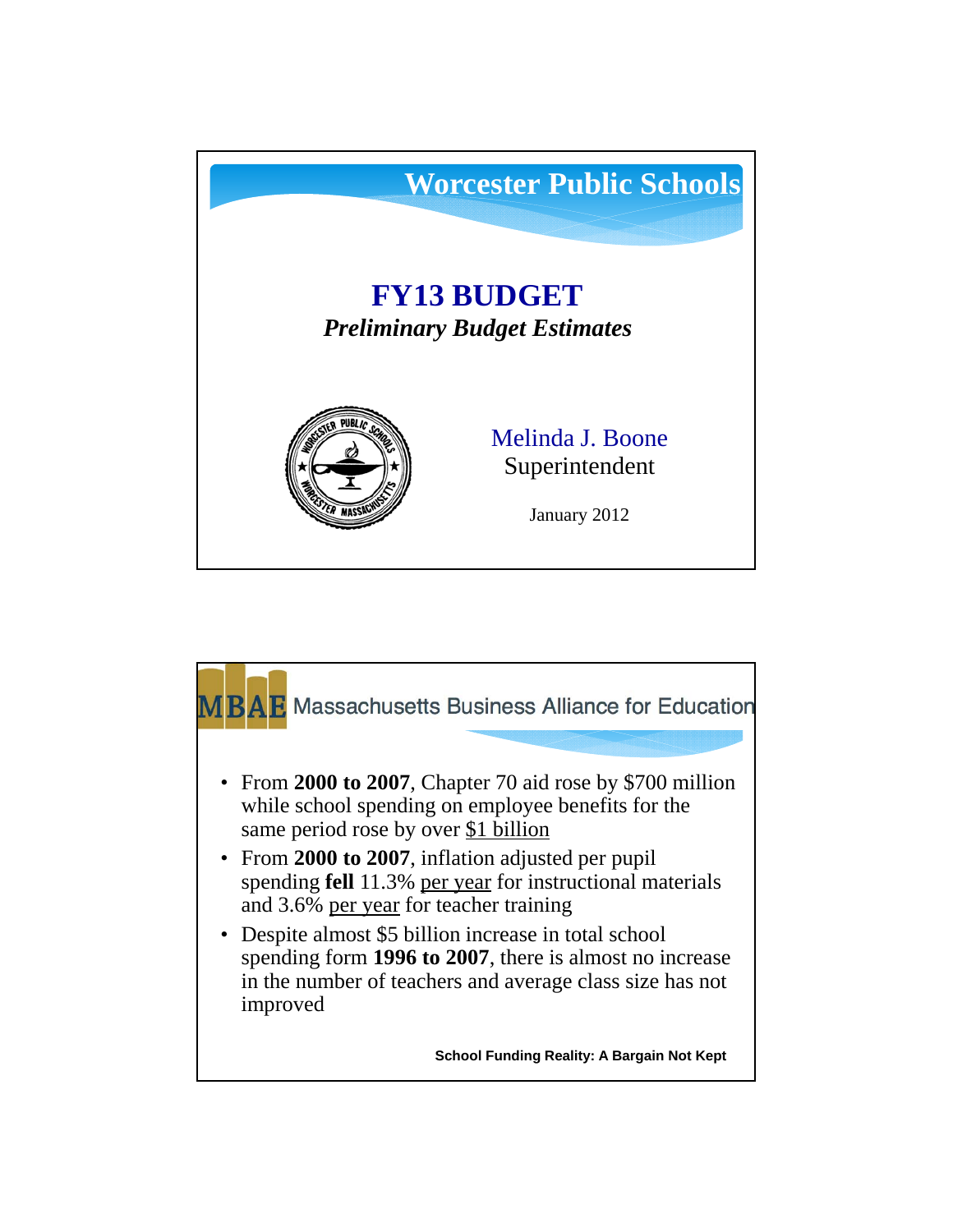

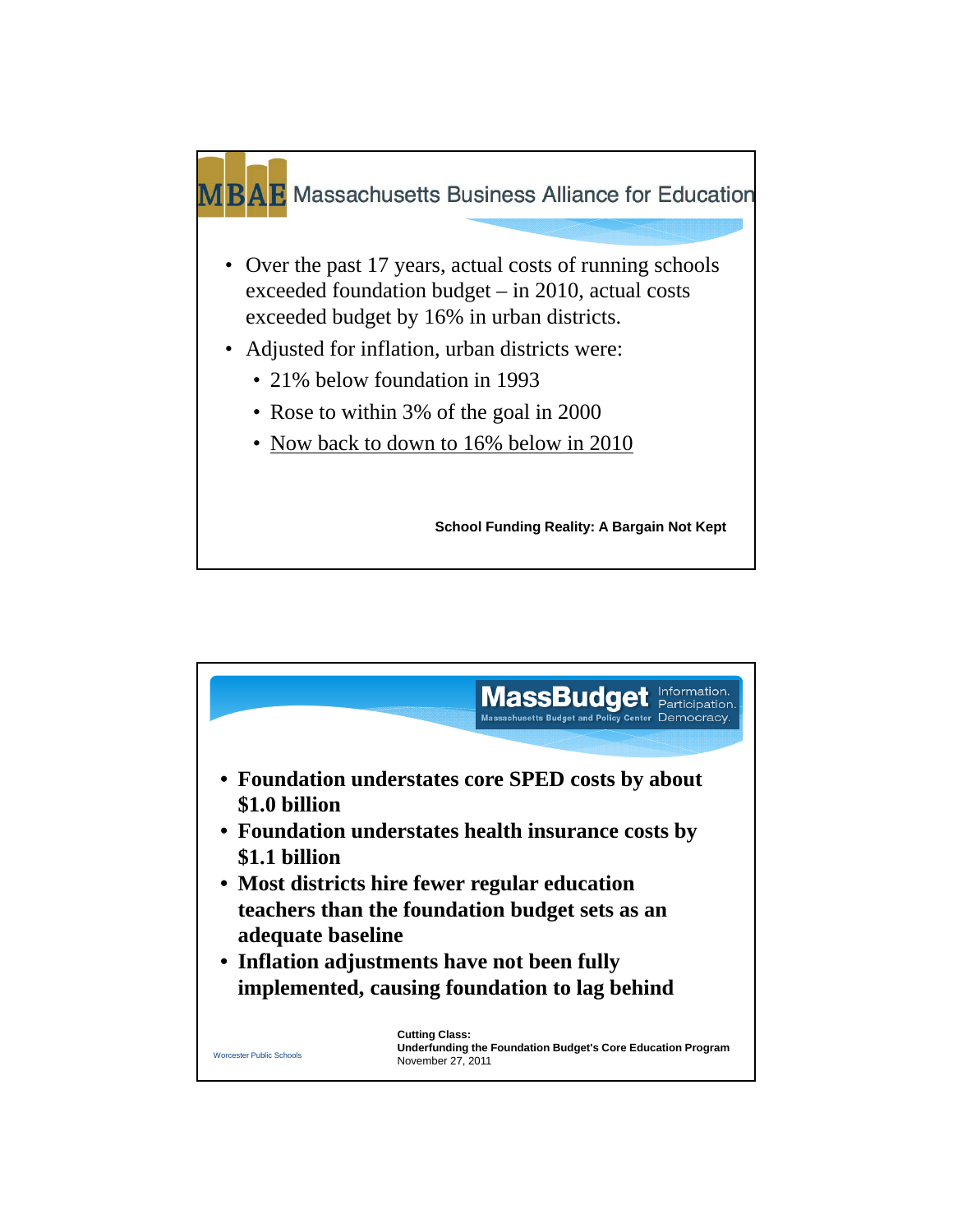

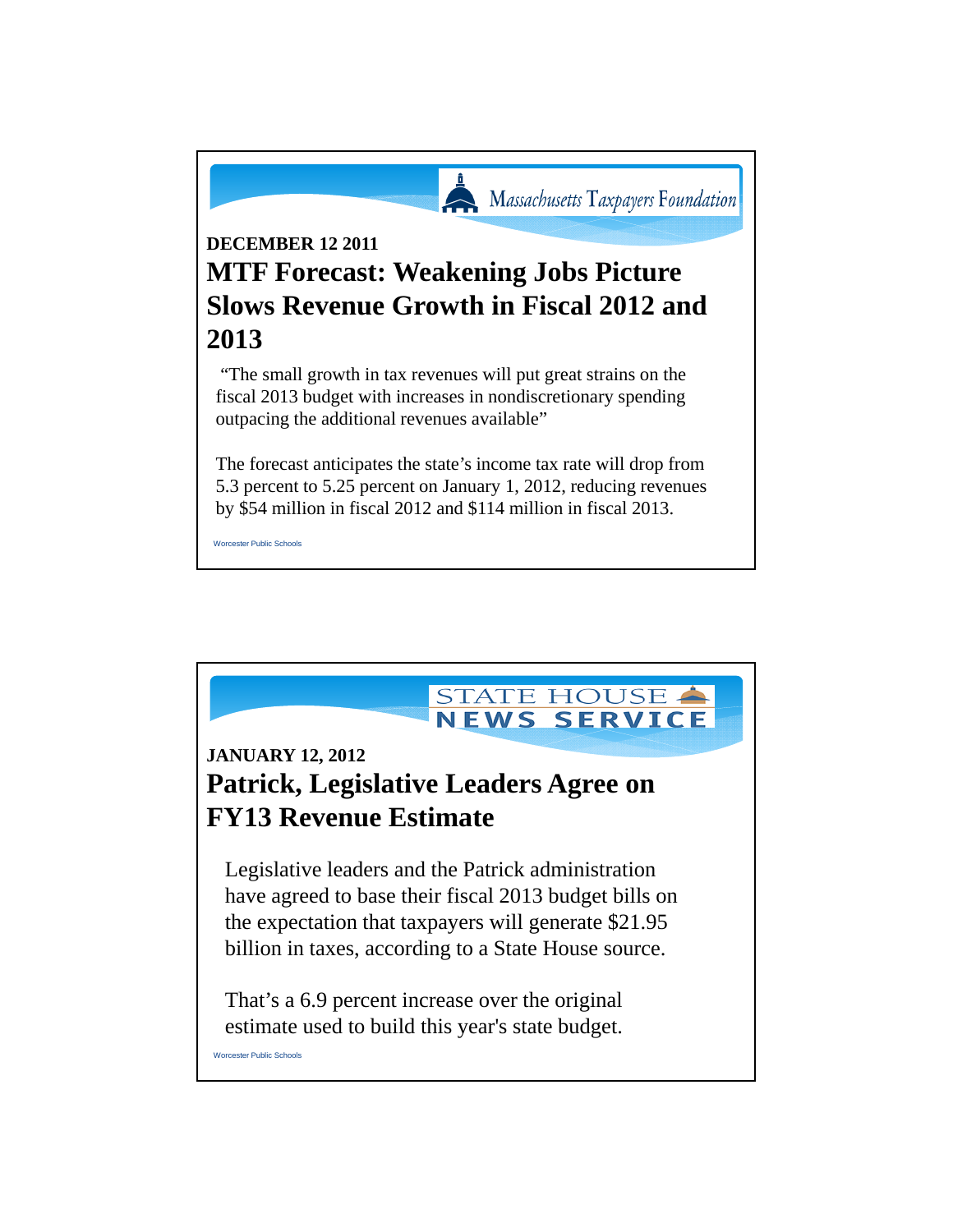

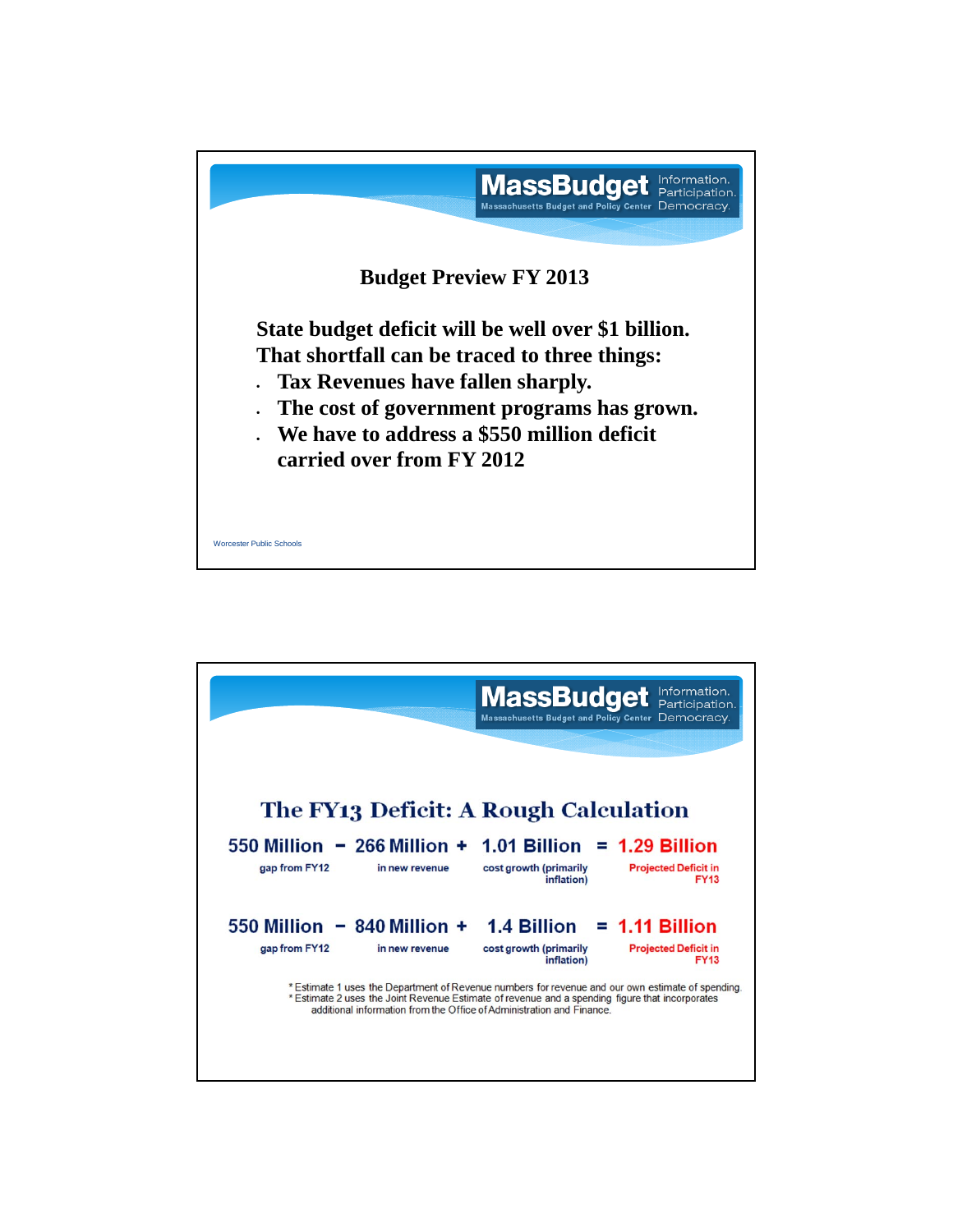

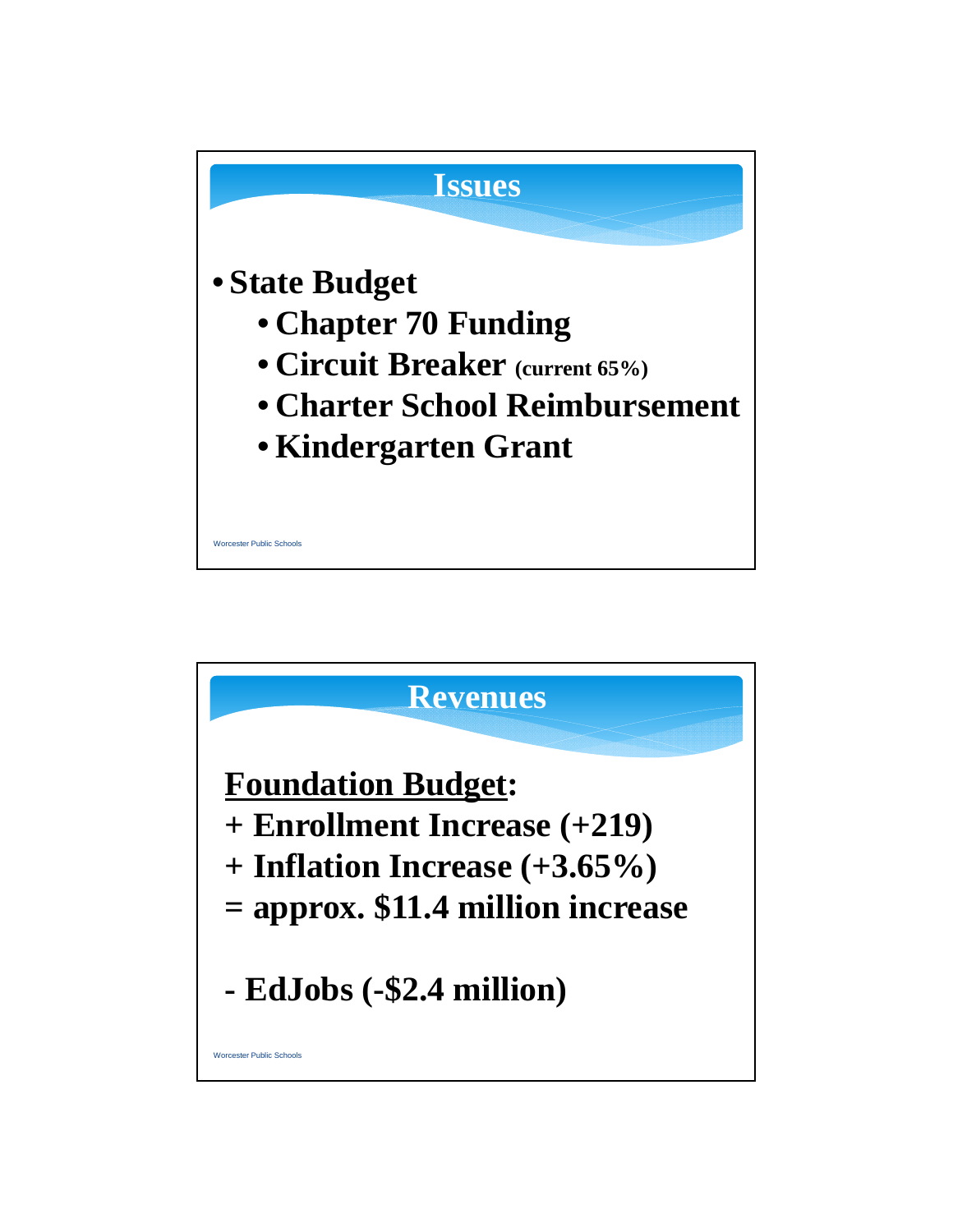

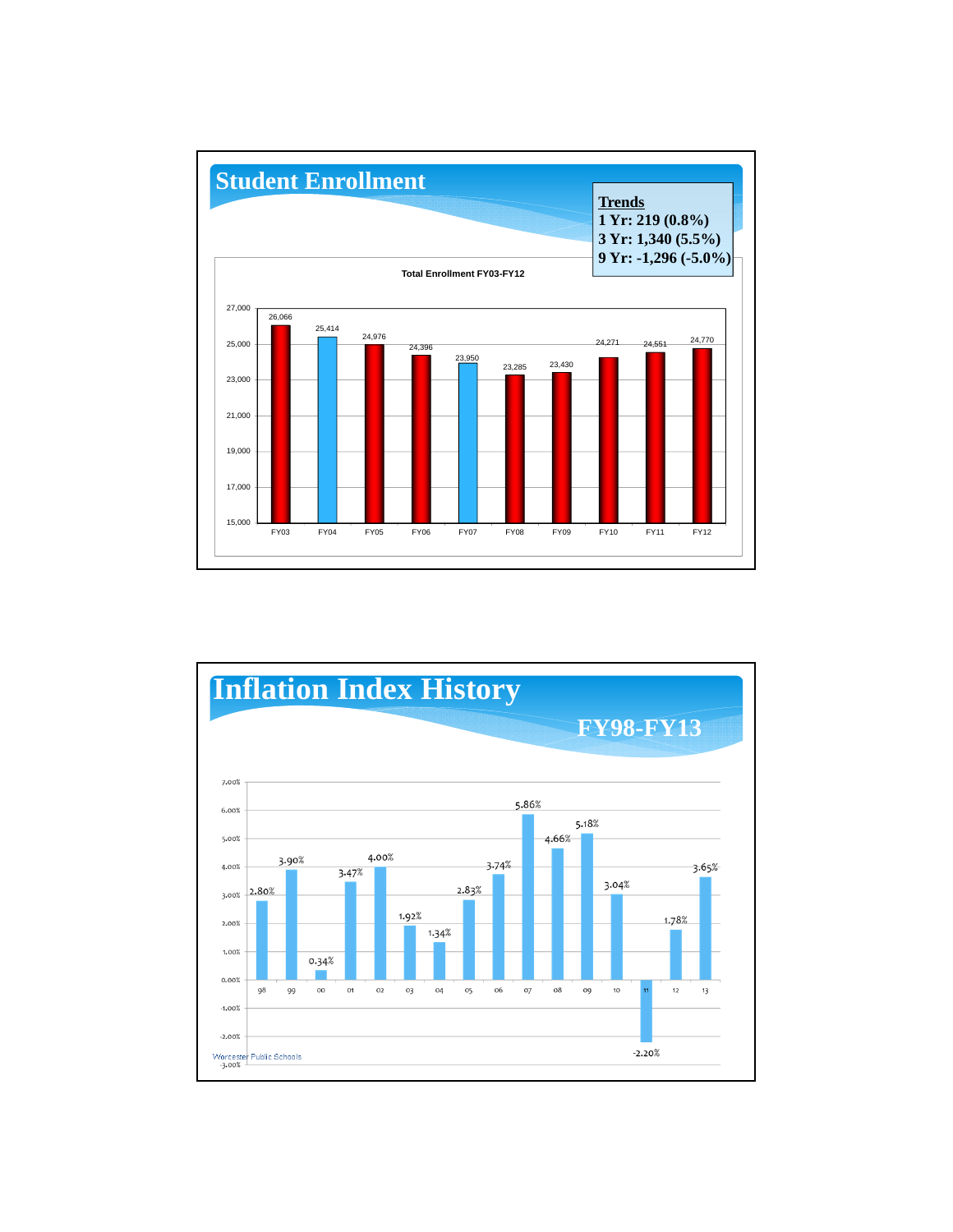| <b>Expenses</b>          |             |  |  |
|--------------------------|-------------|--|--|
| Cost                     | in millions |  |  |
| • Employee Salaries      | \$4.8       |  |  |
| • Health Insurance (7%)  | \$3.0       |  |  |
| • Tuition                | \$1.0       |  |  |
| • Transportation         | \$0.8       |  |  |
| • Retirement Assessments | \$0.4       |  |  |
| <b>Cost Increases:</b>   | \$10.0      |  |  |

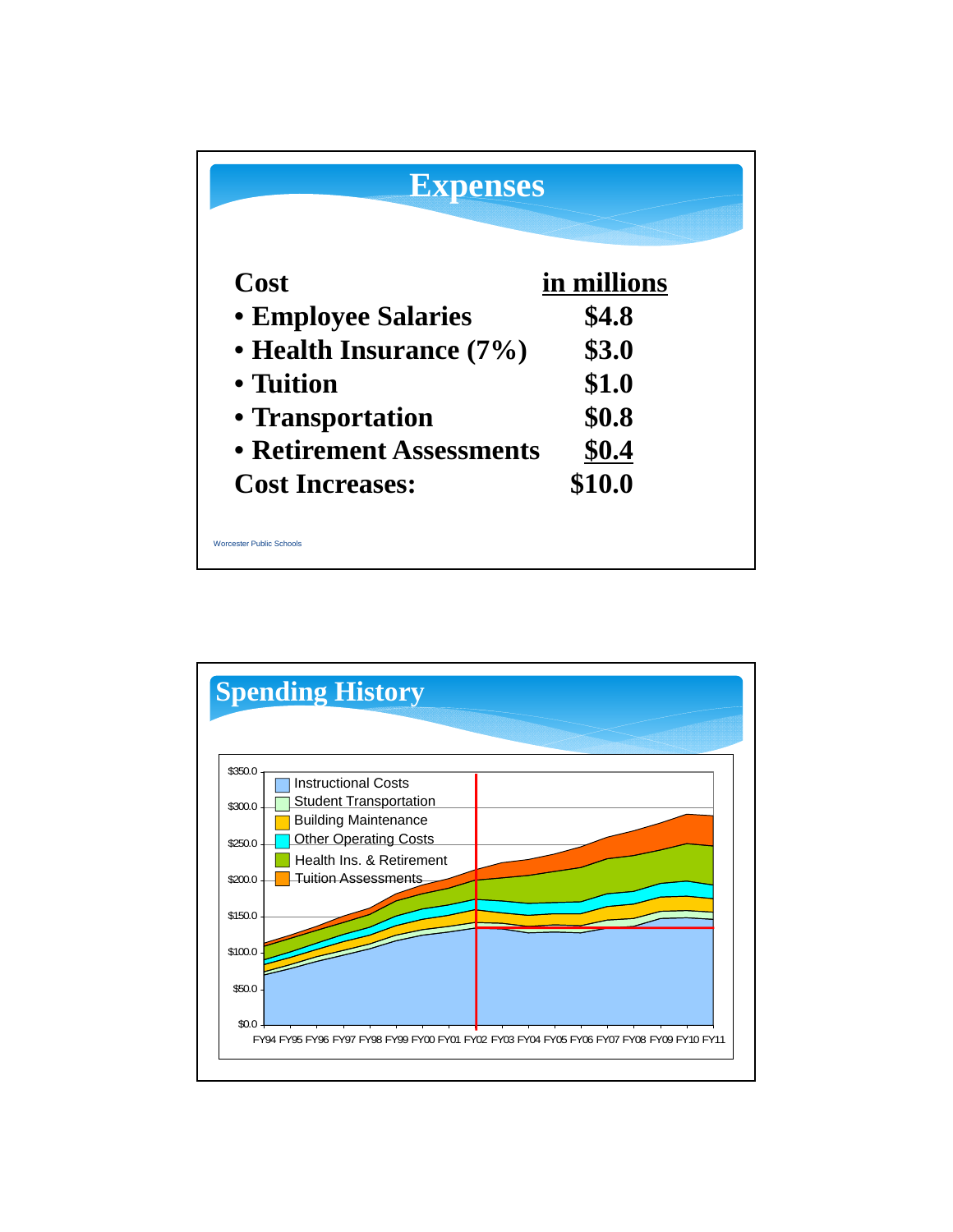

| <b>Use of Grant Funds</b>                                |                                                            |                   |                            |  |
|----------------------------------------------------------|------------------------------------------------------------|-------------------|----------------------------|--|
|                                                          |                                                            |                   |                            |  |
| <b>Title I</b>                                           | <b>Title II</b>                                            |                   | <b>IDEA</b>                |  |
| 35 Instructional Coaches                                 | 14 Instructional Coaches                                   |                   | 218 Instructional Asst's   |  |
| 23 Pre-K Teachers and<br><b>Instructional Assistants</b> | 5 Class Size Reduction<br><b>Teachers</b>                  |                   |                            |  |
| 35 Tutors                                                |                                                            |                   |                            |  |
| SES & Summer Programs                                    |                                                            |                   |                            |  |
|                                                          |                                                            |                   |                            |  |
|                                                          | <b>Kindergarten Grant</b>                                  |                   | <b>Title III</b>           |  |
|                                                          | 33 (of 65) Kindergarten<br><b>Instructional Assistants</b> | 3 Teachers        |                            |  |
|                                                          |                                                            |                   | 8 Instructional Assistants |  |
|                                                          |                                                            |                   | Afterschool Programs       |  |
|                                                          |                                                            | Staff Development |                            |  |
| <b>Worcester Public Schools</b>                          |                                                            |                   |                            |  |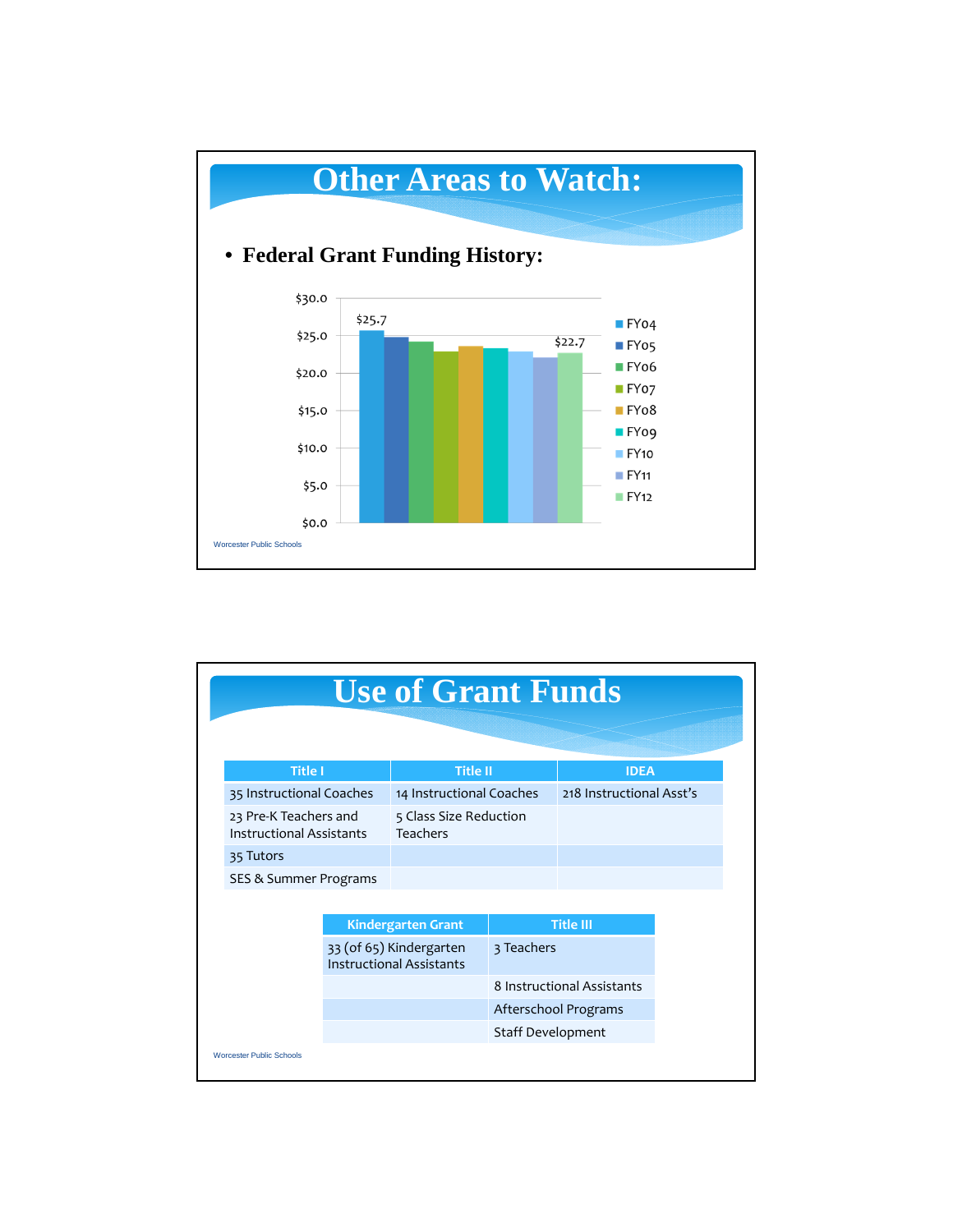

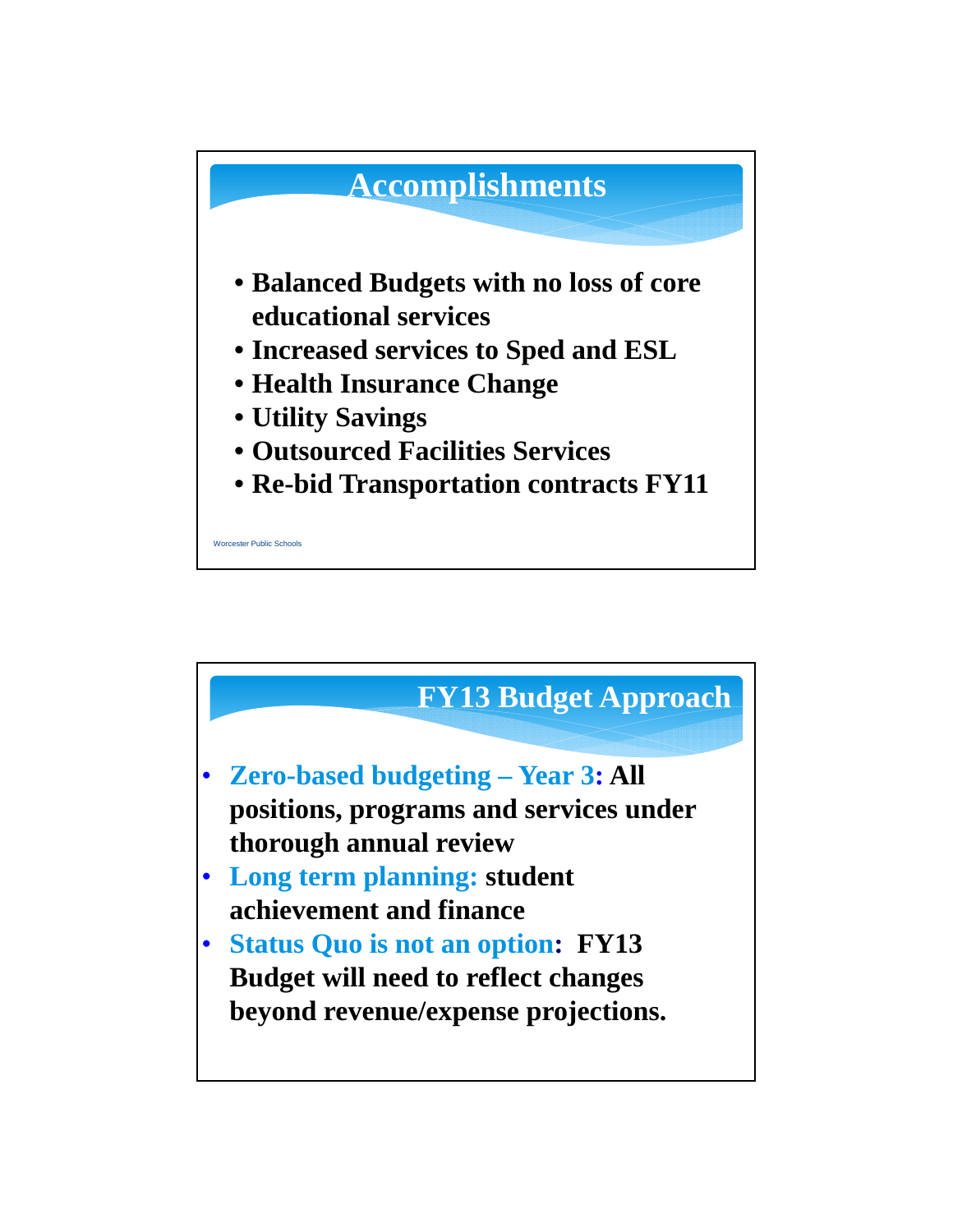

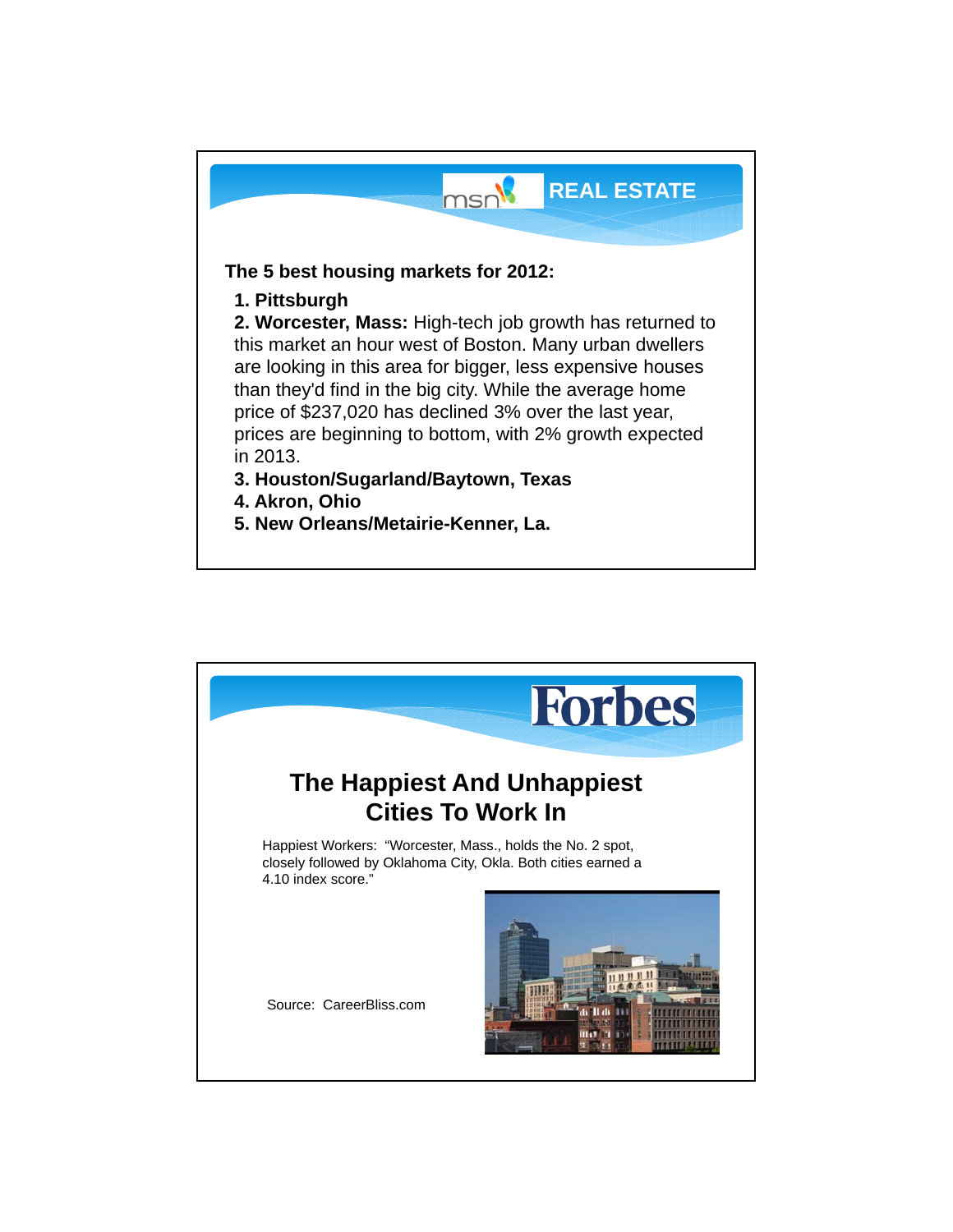## **What's needed for schools of choice:**

| <b>Areas of Need</b>                            | \$ in millions |  |  |
|-------------------------------------------------|----------------|--|--|
| Gifted & Talented Programs                      | \$2.1          |  |  |
| <b>Additional elective courses</b>              | \$1.9          |  |  |
| Career/Tech courses (all HS)                    | \$3.1          |  |  |
| <b>School-Based technology</b>                  | \$2.6          |  |  |
| <b>Updated instructional materials</b>          | \$2.1          |  |  |
| <b>MassCore/Revised Graduation Requirements</b> | \$2.6          |  |  |
| <b>Wrap-around services</b>                     | \$5.2          |  |  |
| <b>Librarians</b>                               | \$2.3          |  |  |
| <b>Alternative Ed programs</b>                  | \$1.0          |  |  |
| <b>Full-day pre-school</b>                      | \$4.1          |  |  |
| <b>Total Needed</b>                             | \$27.0         |  |  |